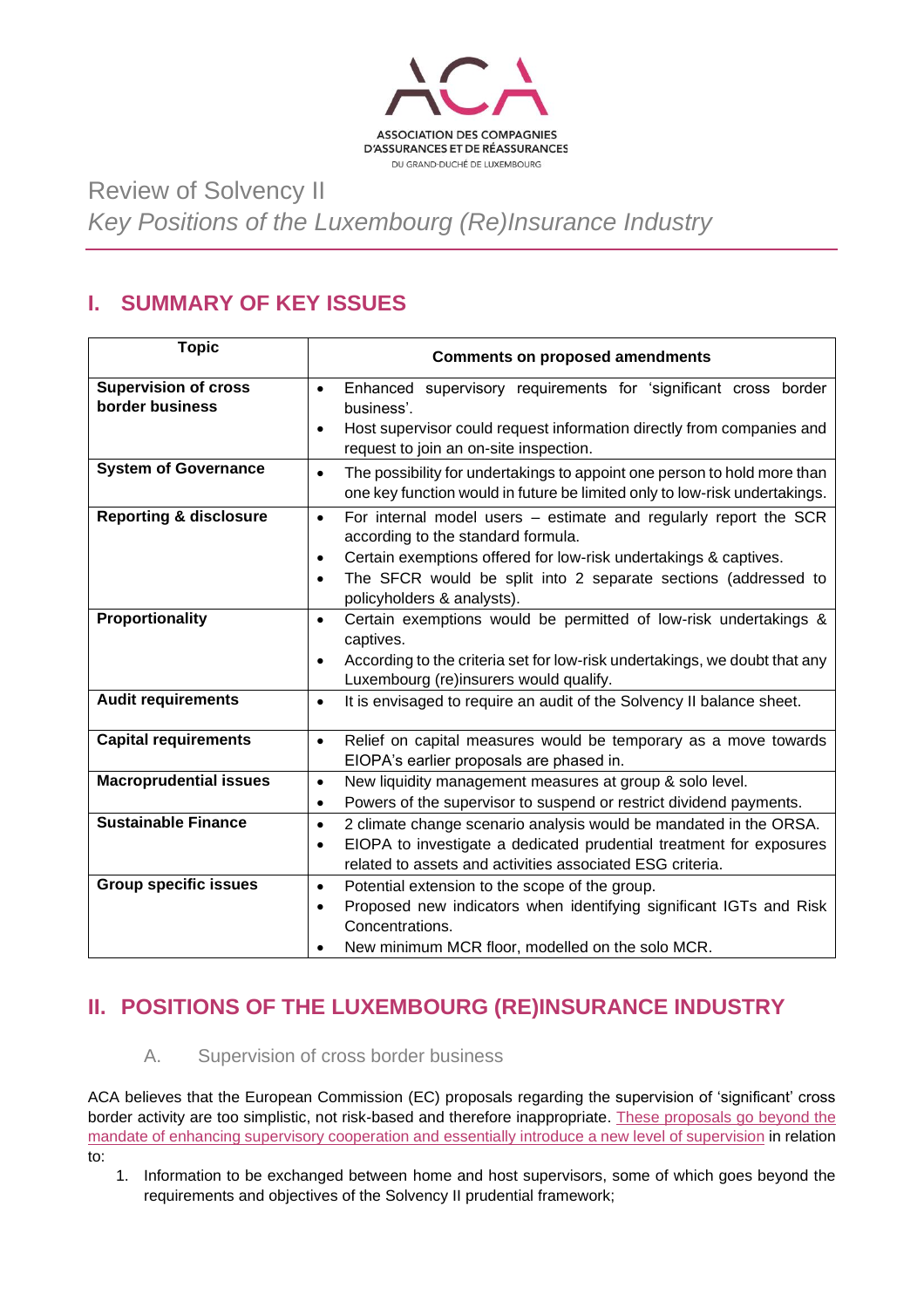2. Direct control for the host supervisor and EIOPA, which would undermine the home country control principle.

The threshold of 5% GWP generated in a given member state, as a trigger for identification of significant cross border business is too simplistic. This measure essentially is used to 'catch all' cross border business under scope of the new requirements, which will place a large burden on supervisory authorities and possibly undermine the intended objective of enhanced supervisory cooperation. ACA fully supports enhanced supervisory cooperation as a way of protecting consumers.

The Solvency II changes in cross border supervision should not result in discriminating against (re)insurers and Member States' markets whose business model is complemented by the opportunities provided by the single market and the nature of the risks they underwrite. ACA members continue to discuss possible alternatives to the 5% threshold, in order to achieve a more targeted result. For example, basing the analysis on the percentage of the local market activity which the cross-border business represents etc.

**ACA believes that enhanced supervisory cooperation should not compromise the home country control principle.**

We understand the increasing focus on consumer protection related issues and the Luxembourg industry fully supports that policyholders shall have the possibility to choose from fair, competitive and safe products. It is important however to note that many cases identified as being problematic in the cross-border sense, arise from situations of illegal or fraudulent activity, which do not fall under scope of the Solvency II prudential regime. The objective therefore should be to assist national supervisors and law enforcement agencies to tackle fraud and bring those responsible to justice. Diluting the home country control principle could have a very disruptive effect, by slowing down or even preventing swift and effective intervention.

**ACA do not agree with the EC proposal to allow host supervisors and EIOPA to address supervisory requests directly to (re)insurers. All information requests should be centralised and coordinated via the home supervisor.**

ACA appreciates this requirement arises out of situations where there are deteriorating financial conditions and severe non-cooperation by the home supervisor. We therefore believe that the legal text should better reflect those concerns and perhaps put in place a framework or process around such requests; after which a direct request could be made as a last resort. If companies start to receive direct and possibly conflicting requests from different authorities, this could severely distract from an orderly supervisory review process.

**Additionally, ACA believes that these provisions should not apply to cases where a supervisory college exists as it could undermine supervisory convergence by allowing for different supervisory approaches for different business structures**

Furthermore, the inclusion of reinsurance undertakings within the scope of these new requirements is incompatible with the nature of the reinsurance business. The Solvency II Directive defines reinsurance as the activity of accepting risks ceded by another (re)insurer.

By nature, reinsurance is a business-to-business activity that is intrinsically cross-border, we find that the current proposals fail to recognise the specificity of reinsurers' business models.

B. Proportionality

ACA does not agree that the 5% threshold and concept of significant cross border business, should be linked in any way to the criteria for low-risk undertakings. Using this criterion implies that cross border business is per se 'high risk', whereas in fact it is the founding concept of the EU Single Market. We therefore propose that the significant cross border criterion is removed from this section. In an environment of rising national protectionism, the principles underpinning the EU Single Market must be protected and preserved.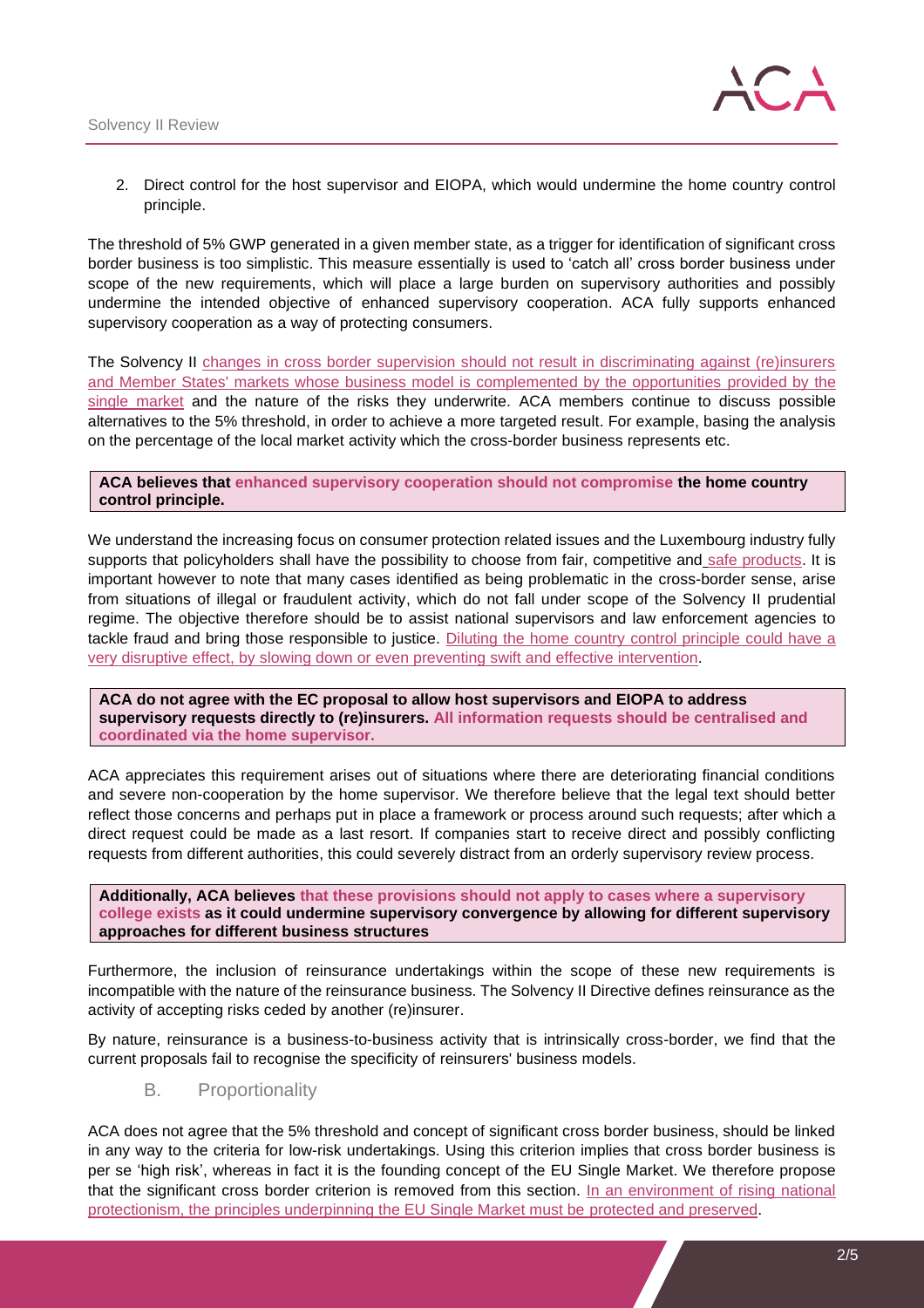

We fully support the acknowledgment that captive undertakings have a particular risk profile in that they specifically cover risks associated with the industrial or commercial group to which they belong.

**ACA proposes that the EC goes further by allowing captives to be recognised as 'low risk' undertakings in general, rather than being considered according to a separate criterion.**

### C. System of Governance

The proposal to require that key functions such as risk management, actuarial, compliance and internal audit are carried out by different people, will be very harmful to the (re)insurance industry. In particular, it should not be the case that EU legislation prevents a member of the AMSB from performing a key function.

While we appreciate these proposals are made specifically in relation to the Solvency II key functions, ACA would like to note that overall, the number of key roles required by EU legislation continues to grow e.g. AML, GDPR, technology related roles. These new roles often require different skills sets and professional designations. Where the performance of key functions relies on employees requiring a specific professional designation, EU legislation should not prevent that companies could use those skills across complementary tasks, even if they fall under scope of a separate key function.

In the current environment of industry consolidation, it is increasingly important that the regulatory regime incentivises a diverse market with many players. This has a direct impact on the choice of the insurance offer to the European consumer. Market consolidation presents challenges for local economies in terms of the social impact of job losses arising out of streamlining exercises and the lack of original ideas, which can impact on competitiveness. All of which are in contradiction with the intended direction of EU policy.

We acknowledge there are certain EU countries which apply strict functional and hierarchical separation of all key functions, these countries are very few in number and for the large majority of countries that do allow for this practice, there is no evidence to suggest that it leads to a deterioration of governance standards.

**ACA considers that (re)insurers should be able to make use of all the skills that their employees have to offer**

## D. Audit Requirements

ACA appreciates that discussions on audit requirements of Solvency II materials have been ongoing for many years and some member states already require external auditing of the Solvency II Balance Sheet.

**ACA however considers that the member state discretion should remain so that national supervisors can request targeted external audit exercises on subjects which are of particular concern.**

Auditing of the Solvency II balance sheet requires the competence of qualified actuaries and auditors. The local regulator in Luxembourg employs many actuaries directly, we see that there is already a high level of professional competence within the Luxembourg regulatory system, which is reflected in the cost of supervision.

#### It is estimated that an audit of the Solvency II balance sheet could cost up to 150K EUR.

The Solvency II framework already provides for standardised formulas and presentation of information, which is strictly adhered to by companies, and verified by the supervisory community. Therefore, ACA sees this as an unnecessary burden with no material benefit.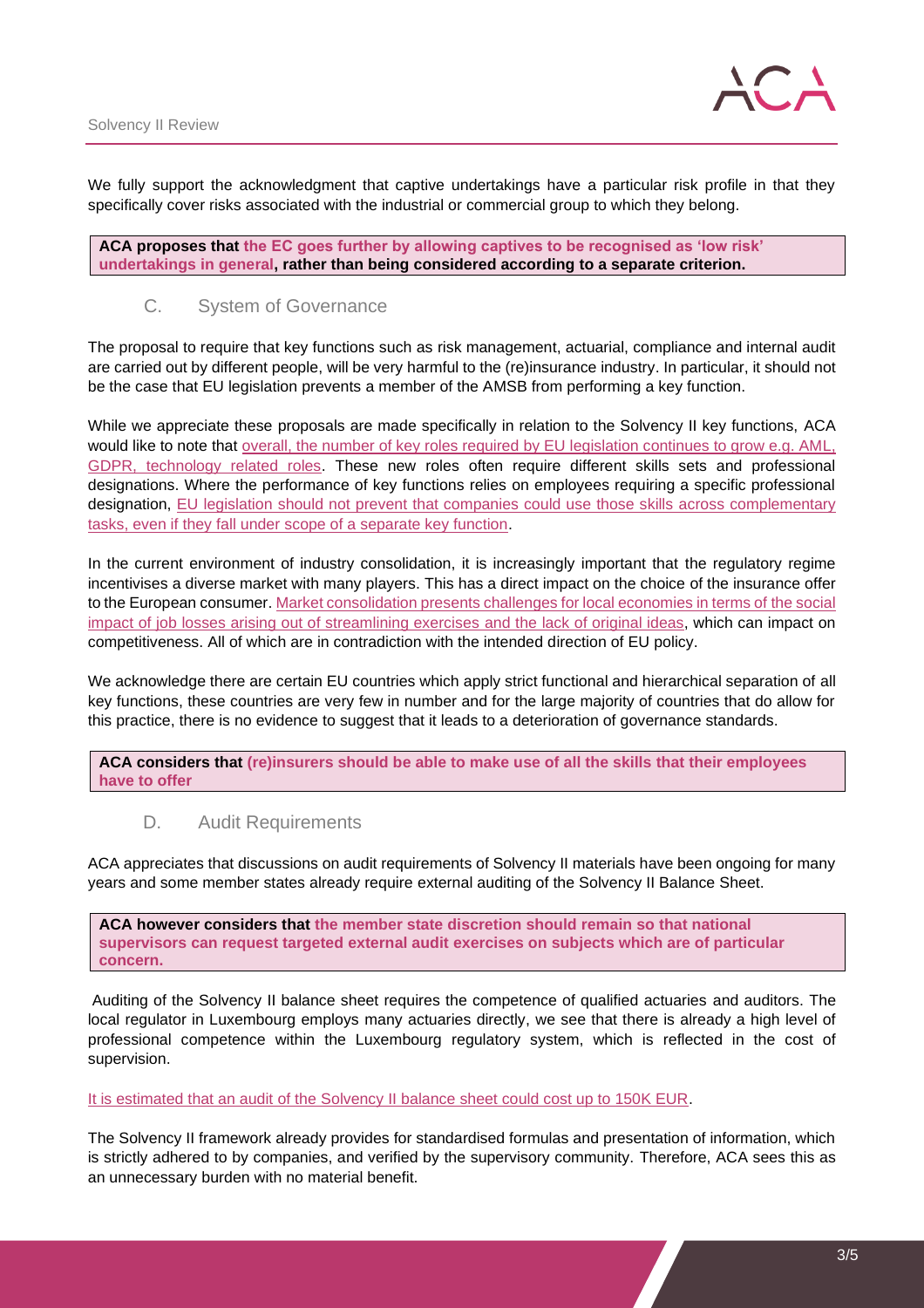

**ACA is strongly against the proposal to introduce an annual requirement for the external audit of the Solvency II Balance Sheet.**

## E. Reporting & disclosure

Regarding the EIOPA supervisory reporting amendments package, ACA disagrees that new QRTs should be introduced in advance of the Solvency II review. These initiatives are linked and the industry highlights that many of the topics covered by the EIOPA package are subject to discussions under the Solvency II review, and other regulatory initiatives e.g. the cross border business template, sustainable finance reporting etc.

Companies will need time for implementation which would be further complicated by numerous different requirements arising out of various related projects, according to different timelines. A focused and prioritised approach is essential.

**ACA is strongly against the requirement for undertakings using full and partial internal models to also report an SCR estimate based on a standard formula calculation.**

This is an arbitrary requirement introducing duplicate processes for reporting and calculation methodologies. It also disincentivises the use of internal models which are widely accepted to be very useful tools.

The proposal to split the SFCR between policyholder and analyst audiences, acknowledges that much of the Solvency II related information is too complex for policyholders. It will require some thought and reorganisation of the information, however the Luxembourg Insurance Industry is supportive of measures to improve the simplification of disclosure documentation to policyholders.

### F. Capital requirements

ACA appreciates the efforts of the EC to reduce capital requirements for EU (re)insurers thus supporting capital allocation to different projects and improving competitiveness at an international level. We note that the capital requirement measures will phase out over a period of time, eventually favouring a more prudent approach recommended by EIOPA.

With the numerous new regulatory requirements arising out of this regime, it is unclear at this stage what will be the free levels of capital, following implementation of the various regulatory requirements and additional external checks.

We note that the EC introduces 3 new concepts with regard to capital requirements:

- 1. Significant breach of the SCR;
- 2. Risk of non-compliance with the MCR;
- 3. Minimum consolidated SCR floor.

In case of breach of the SCR, the supervisory ladder of intervention is enacted in order to ensure recapitalisation of the undertaking. It is not clear for us what is the intended objective of responding to a 'significant SCR breach' and how this would differ from an early warning of a possible MCR breach.

**ACA believes that in case of potential breach of the SCR, having too many points of intervention based on subjective assessments bears the risk to create conflicts of opinion within the supervisory system.**